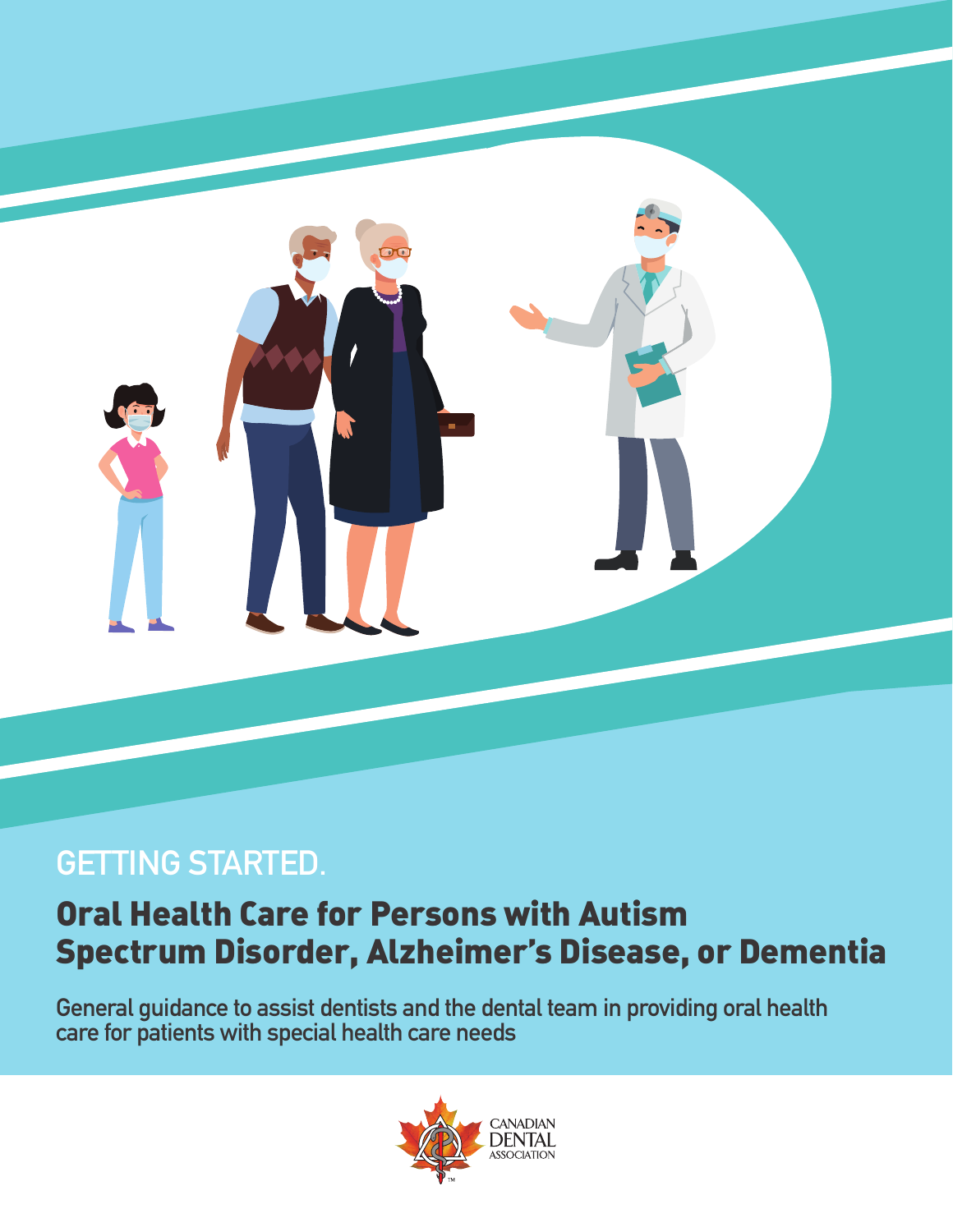## 1. Know each patient's medical history and challenges.

#### **What to do before the first scheduled appointment.**

Prepare for the appointment by consulting with the patient's family or other caregivers, and physician, if necessary.

To facilitate information intake, consider providing the parent/caregiver with a pre-visit questionnaire to complete before the appointment takes place. There are many intake forms available to use and adapt to your dental practice. **[Download](https://www.cda-adc.ca/_files/oral_health/cfyt/special_needs/SNB_Form_EN_VFillable.pdf)** this sample Pre-Visit Parent Questionnaire form or visit **www.cda-adc.ca/specialneeds** to search for this form.

It is important to know key details in advance of the patient presenting for care. These include:

- Mental capabilities and communication skills and preferences
- Behavioural challenges and sensory issues. Persons with Autism Spectrum Disorder (ASD) may experience varying difficulties with the following:
	- regulating their attention;
	- impulse control and activity level;
	- interpersonal interaction;
	- learning and memory;
	- expressing themselves orally and in writing; and/or
	- fine and gross motor skills.
- Know who can legally provide informed consent for the patient's treatment.



Filling out forms can be an onerous task for persons with special health care needs and their parents/caregivers. To make a dental appointment a little easier and faster for the patient, consider sending blank forms electronically and request that completed forms be returned in advance of the appointment. This will enable the parent/caregiver to fill out the forms at their leisure and the dental team will have an opportunity to review key patient information prior to the appointment. Patients should be reminded that returning completed forms using email is not secure. Paperwork containing any personal health information should be dropped off at the dental office or sent in the mail.

Based on the patient information, assess how their abilities may affect the delivery of oral health care. Take the information you have available into consideration when developing strategies for making the upcoming appointment a success.

Discuss the services that are available to the patient, and openly talk about any financial issues involved in providing care. Government-funded programs may not cover all costs of care delivery. This may help the patient and their family/caregivers in the decision-making process.

### 2. For patients who are mobile, consider offering a pre-appointment visit to the office or share photos of the office.

For most persons with special health care needs, becoming familiar with the office and staff before the appointment can help reduce anxiety. It can also help to give the dentist and dental team a better sense of the patient's abilities and personality.



Consider offering a pre-appointment visit to the office, or email photos of the office to the parent/ caregiver so the patient can become familiar with the surroundings ahead of the appointment.

When booking an appointment, choose a time that meets the patient's needs (i.e., a quiet time during the day, or at the end of the day). Upon arrival, greet the patient with a smile and call them by their name.

Consider directing the patient to the operatory as soon as possible. This may help patients avoid having to adjust to many new surroundings, causing added confusion and/or anxiety. In some cases, it may also be helpful to dim the lights or minimize background noise.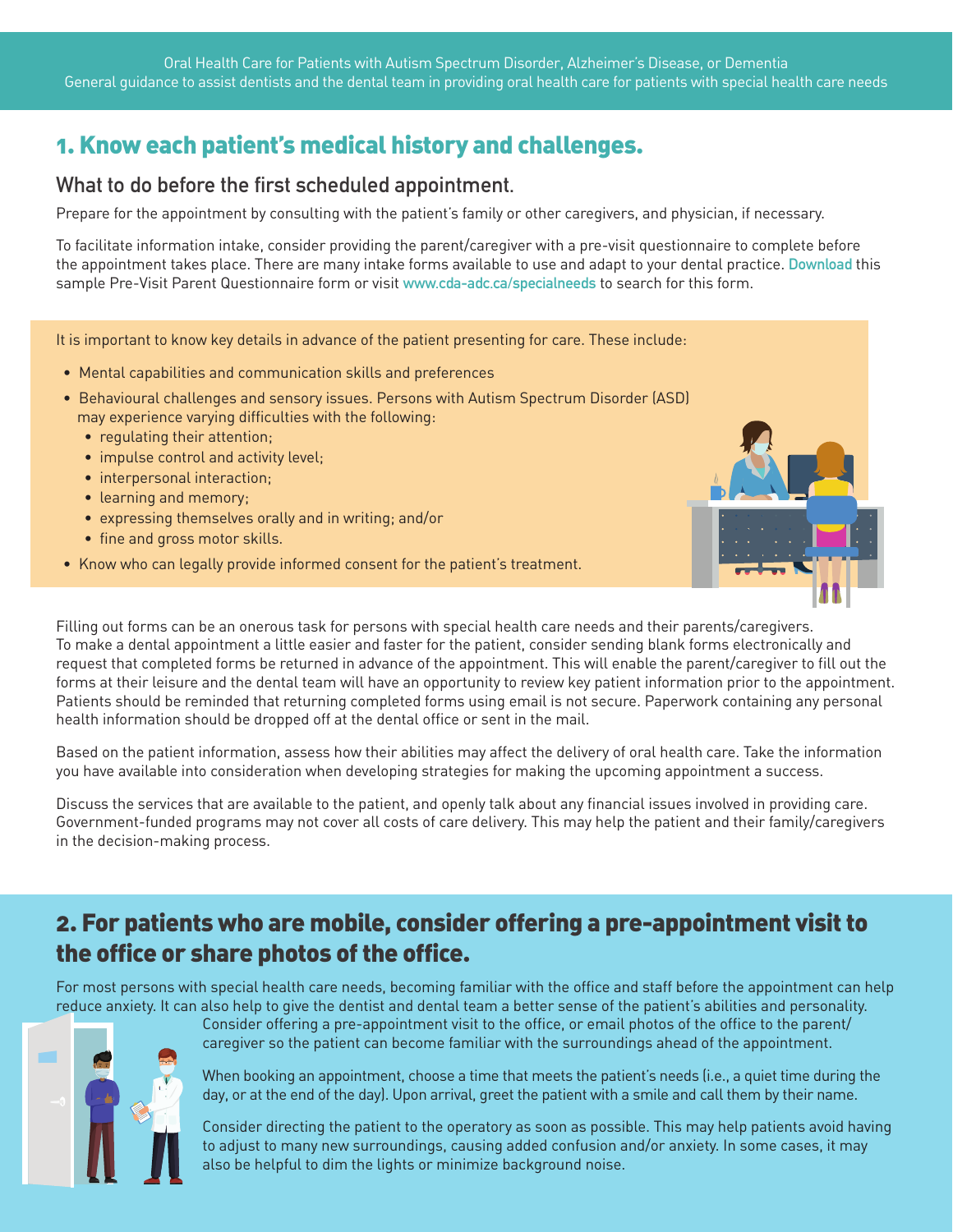Oral Health Care for Patients with Autism Spectrum Disorder, Alzheimer's Disease, or Dementia General guidance to assist dentists and the dental team in providing oral health care for patients with special health care needs

#### 3. When the patient presents for care, speak slowly and explain as you go.

Entering an unfamiliar clinical setting can be emotionally threatening for patients with special health care needs. Some may experience a sense of helplessness, anger, anxiety or fear. This is the patient's "fight-or-flight" response to feeling in danger. Recognize and normalize these common fears and responses, and respond in a way to help patients feel safe and reassured throughout the visit.



#### Some tips include:

- Connect with the patient by making eye contact;
- Use a reassuring tone of voice;
- Be aware of your own body language. As with any patient, persons with special health care needs will sense any discomfort you may have;
- Allow sufficient time for explaining to the patient and their family what you will do and what the patient's experience (including sensations, sounds, tastes, and so on) may be like before starting any work; and
- Use simple, non-medical language.

#### 4. Watch and learn to individualize examination techniques.

- Avoid interruptions and distractions by only having essential staff in the operatory.
- One of the best ways to do an oral exam is with a toothbrush. Keep other dental instruments out of sight.
- Do not assume that the patient will be comfortable sitting in the dental chair, at first.
- Provide the parent or caregiver with the toothbrush and ask them to show you how the patient normally gets their teeth brushed at home. It may be at the sink, standing up, sitting in another chair or on the floor. This will help you learn how to individualize the examination technique to the patient's personal needs and preferences.
- See if it's possible for the patient to allow you to mimic the brushing technique and to have a look inside their mouth.



#### 5. Be flexible and patient. Only do as much as the patient will allow.



- If the patient becomes agitated, speak in a slow, soothing tone about something you know the patient is interested in.
- Be prepared to cut an appointment short if the patient cannot be calmed.
- End each appointment on a positive note.
- Remember, no two patients are alike. Do your best and learn from each visit by customizing care to the patient's needs. It may take several visits before the patient can be fully examined.